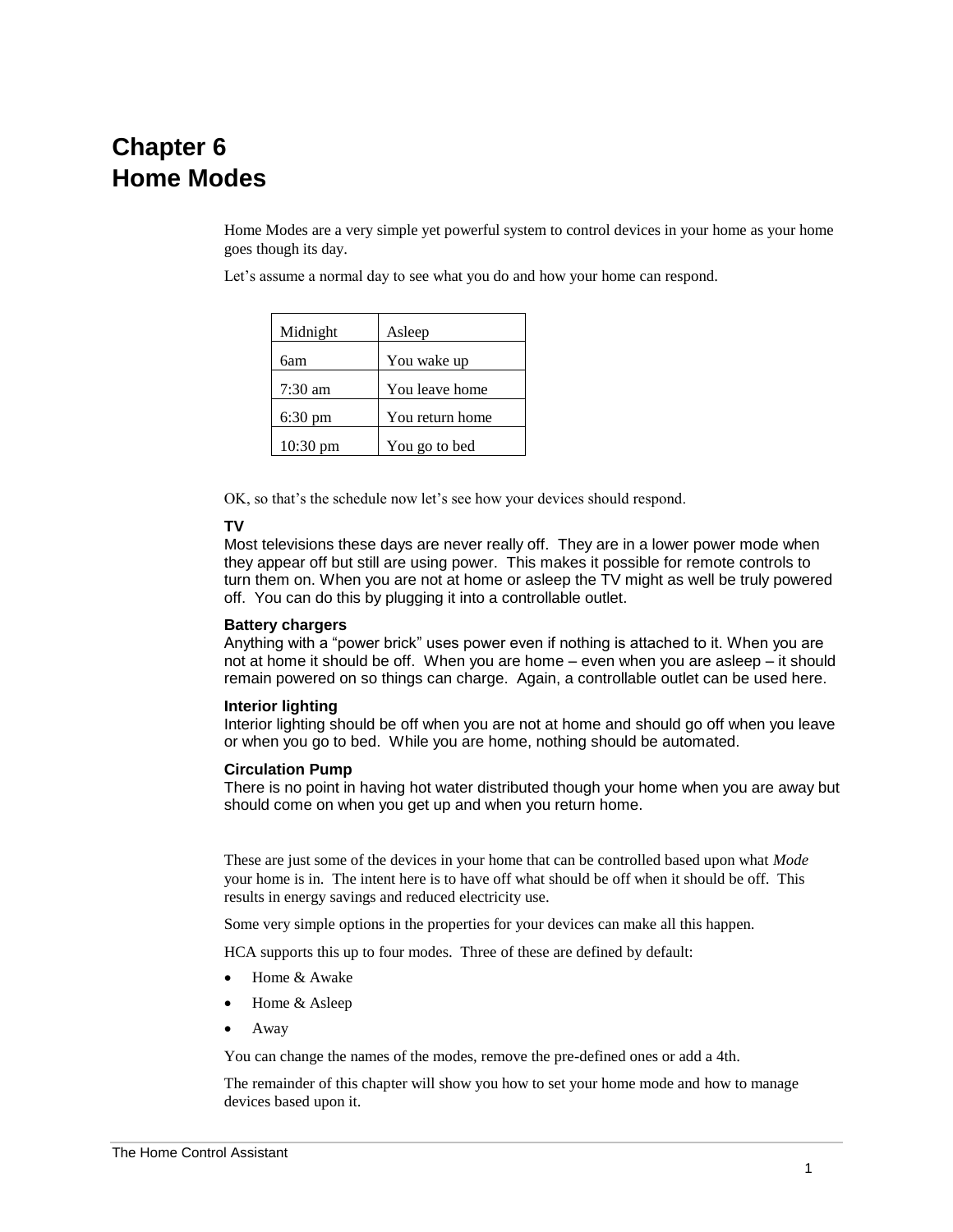# **Home Mode**

HCA displays the current mode in the ribbon *Control* category.



In this portion of a screen image, the current mode is Home & Awake.

To change the current mode, change the selection in the dropdown.

# **Configuring devices for modes**

To configure devices for what actions are taken when the mode changes and how they respond while in the mode, open the device's properties and select the Green tab.

| "Library - Bar Light" Properties                                           | $\mathbf{x}$                                                                                                                                               |
|----------------------------------------------------------------------------|------------------------------------------------------------------------------------------------------------------------------------------------------------|
|                                                                            | Name   Notes   Room   Type   UPB Id   Triggers   Options   Restart   Icon   Display   Key Names   Log   Groups   Schedule   References   Power Track Green |
|                                                                            |                                                                                                                                                            |
| Green mode settings for this device.                                       |                                                                                                                                                            |
| Response while in mode<br>Mode<br>Action when entering mode                |                                                                                                                                                            |
| Do nothing<br>Behave normally<br>Home & Awake<br>$\check{}$                |                                                                                                                                                            |
| Do nothing<br>Behave nomally<br>Home & Asleep<br>$\blacktriangledown$<br>۰ |                                                                                                                                                            |
| Go Off<br>Suspend all actions v<br>$\blacktriangledown$<br>Away            |                                                                                                                                                            |
|                                                                            |                                                                                                                                                            |
|                                                                            |                                                                                                                                                            |
| Auto Off                                                                   |                                                                                                                                                            |
| Unused<br>go to percent                                                    | minutes after ON                                                                                                                                           |
| go to percent<br>Unused                                                    | 10<br>minutes after ON                                                                                                                                     |
| go to percent<br>Unused                                                    | minutes after ON                                                                                                                                           |
|                                                                            |                                                                                                                                                            |
| minutes before going to its auto-off level dim to                          | percent                                                                                                                                                    |
| When receive ON/DIM from device during auto off countdown                  | When receive OFF from device during auto off countdown                                                                                                     |
| C Does not effect auto off timer                                           | C Does not effect auto off timer                                                                                                                           |
| C. Restarts auto off timer                                                 | C. Restarts auto off timer                                                                                                                                 |
| C Cancels auto off timer                                                   | C Cancels auto off timer                                                                                                                                   |
|                                                                            |                                                                                                                                                            |
|                                                                            | OK<br>Cancel                                                                                                                                               |

There are two settings for each mode: "Action when entering mode" and "Response while in mode". It's important to understand the distinction. The "Action when entering mode" only happens when HCA shifts from mode to mode. If the current mode is *Away* and is in that mode for days, nothing happens. But as soon as the house changes from *Away* to *Home & Awake*, then each device is examined to see what should happen when entering the *Home & Awake* mode.

The choices for what happens upon entering a mode are:

- Do Nothing
- Go Off
- Go On

.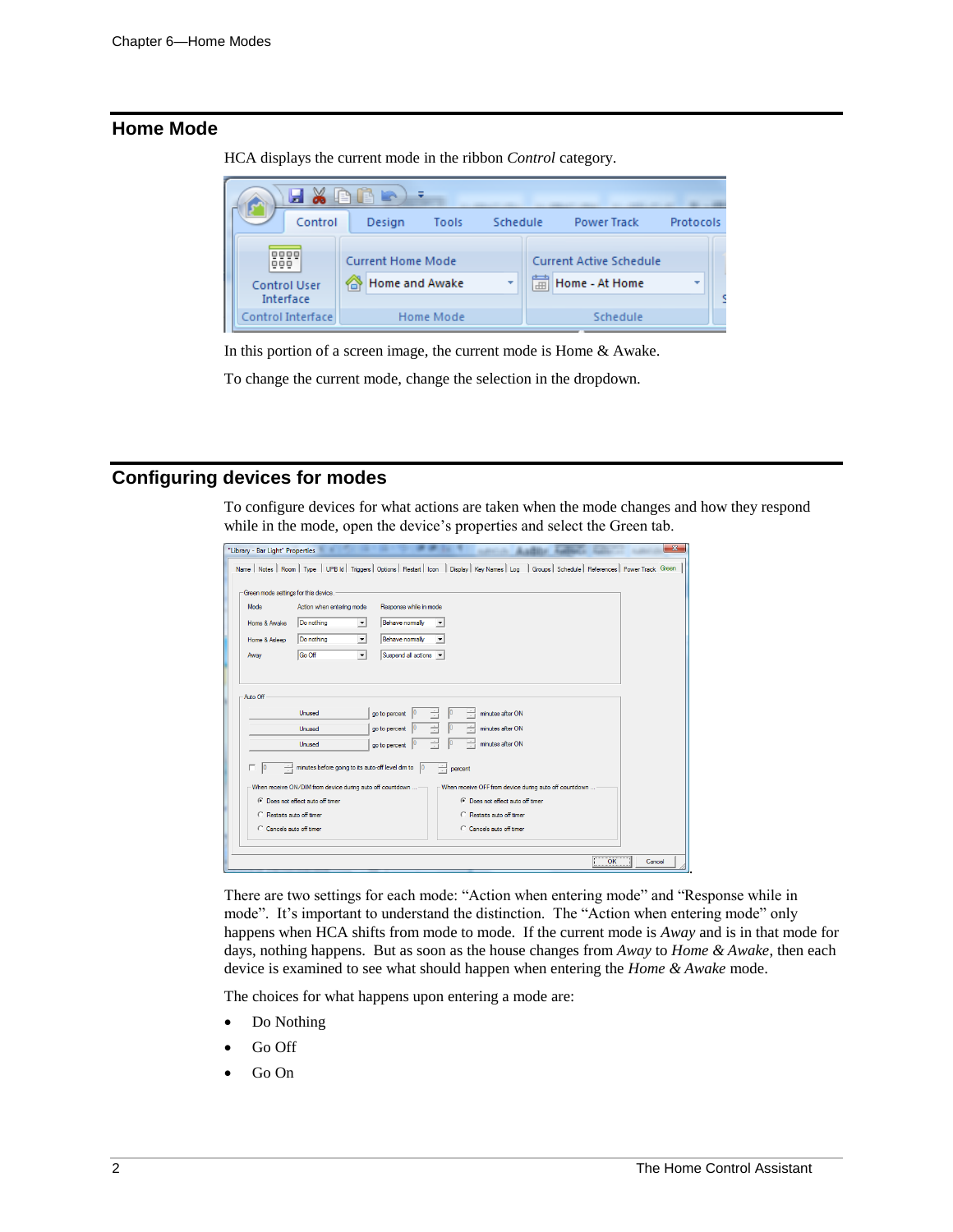Let's first examine the options for what happens when a mode is entered by looking at the examples given at the start of this chapter.

In this table each device shows what action should be taken when your home enters the mode.

| <b>Device</b>  | Home & Awake | Away   | Home & Asleep |
|----------------|--------------|--------|---------------|
| TV             | Go On        | Go Off | Go Off        |
| <b>Charger</b> | Go On        | Go Off | Go On         |
| Lighting       | Do Nothing   | Go Off | Do Nothing    |
| Pump           | Go On        | Go Off | Go Off        |

Focus first on the "Away" column. When you tell your home that you are leaving everything goes off. That's good as it says a lot of energy.

When you return home, or when you wake up in the morning, your home goes into the Home  $\&$ Awake mode. The TV is powered on so you can use your remote to actually turn it on – the picture doesn't appear because we are just powering on the outlet it is plugged in to. The circulation pump goes on to make sure hot water is distributed. Nothing is done with Interior lighting – you turn on what you want when you want it.

When you go to bed, energy is again saved by shutting lots of things off, except for the mobile and tablet chargers which stay powered on so they can charge at night.

This is quite a feature! With just a few checkboxes you can control every device in your home to respond to the most common actions of your day.

We will cover the second set of options – what happens to the device while in the mode - a bit later in this chapter.

## Auto Off

Also on the Green Settings tab are some options to automatically turn a device off after HCA sees it on for a number of minutes. Additionally, you can also configure it to dim 'n' minutes before it goes off.

For this to work, HCA has to know the device is on. This could be because HCA itself turned it on or, more usually, the device transmitted when you manually controlled it – like tapping the paddle ON for a switch. UPB devices can be configured to report state upon local control. Insteon devices can be linked to HCA so when they are locally controlled a message is sent to HCA in the same way that you can link Insteon devices together.

For UPB Devices you must use the UPB configuration program to enable the state reporting option.

For Insteon you can use the Visual Scene Editor or the Link button on the linking tab to link the device to HCA so HCA knows when it is locally controlled.

Auto off is more fully covered in the chapter on *Rooms*.

## **Mode Change Triggers**

While the actions upon entering each mode, as described above, are a powerful tool, how does HCA know when you come home, leave home, get up and go to bed?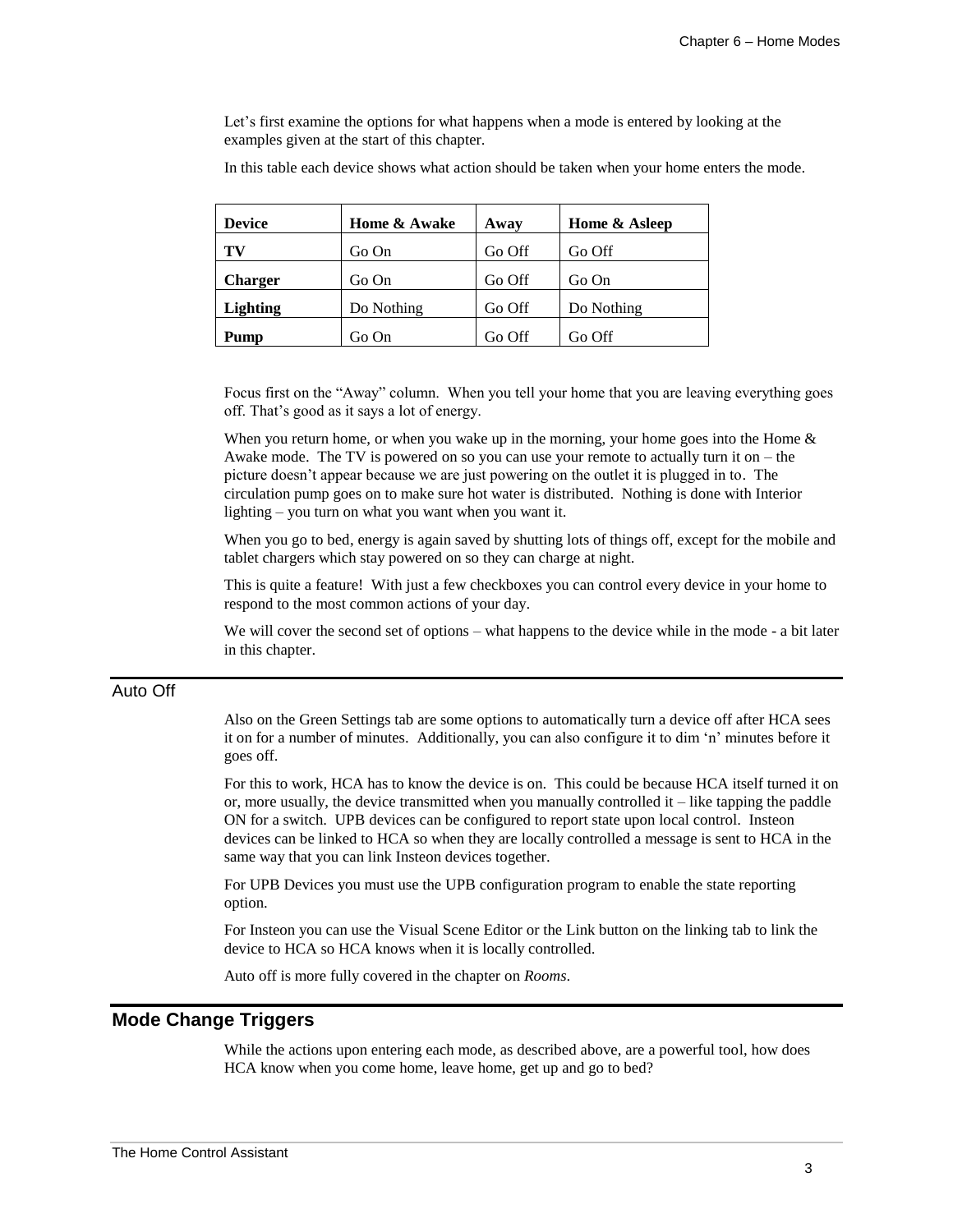That's up to you. A common method is to have a keypad that you designate for this. A keypad by the door where you press one button when you leave home and another when you come home. A keypad in the bedroom that you press a "Go to bed" button at night and an "I'm up" button when you get up.

But it doesn't have to be that way. There are many different methods. You could use a motion sensor that when triggered switches the home into "Home & Awake" mode.

In fact, all the features of HCA triggers can be used for this. Triggers, more fully covered in the User Guide Chapter on Programs, is a method for you to describe the contents of a message reception from the powerline, wireless, IR, or other methods. Each time HCA receives a message it matches it up with all the triggers in the system and when it finds a match it responds. This could be to start a program, or to change home modes.

You may want to skip ahead a bit in the User Guide and review the Programs chapter for a lot of information on triggers then come back here.

Press the *Home Modes* button in the ribbon *Design* category.

| $\mathbf{x}$<br><b>Home Modes configuration</b>                                                                                                                                                                                  |
|----------------------------------------------------------------------------------------------------------------------------------------------------------------------------------------------------------------------------------|
| You can define up to four home modes. Once defined then devices can be configured<br>on what happens to the device when entering the mode and while in that mode.                                                                |
| Home & Awake                                                                                                                                                                                                                     |
| Home & Asleep                                                                                                                                                                                                                    |
| <b>Apply</b><br>Away                                                                                                                                                                                                             |
|                                                                                                                                                                                                                                  |
| Configuration for triggers that change the current home mode                                                                                                                                                                     |
| Home & Awake<br>िल्ला से Vinen Dining Room - Ceiling Lights sends Off by D button<br>Add new trigger<br>Home & Asleep<br>Add new trigger<br>Away<br>E> When Dining Room - Ceiling Lights sends On by D button<br>Add new trigger |
| Double-Click a trigger to modify it. Double-Click on "Add new trigger" to add a new trigger.                                                                                                                                     |
| Cancel<br>OK                                                                                                                                                                                                                     |

This is also the place where you can define or change the home modes. Just edit the mode names and press the Apply button.

For each mode you can provide one or more triggers that tell HCA the home is now in that mode.

To create a new trigger, just double-click on the "Add new trigger". In this example, a UPB keypad in the dining room has been used to switch from home mode to away mode.

Pressing the 'D' button when leaving has the button LED show yellow – meaning no one is home. When returning home press the button again and you are home.

A similar keypad could be used in the bedroom to have a button for go-to-bed and get-up.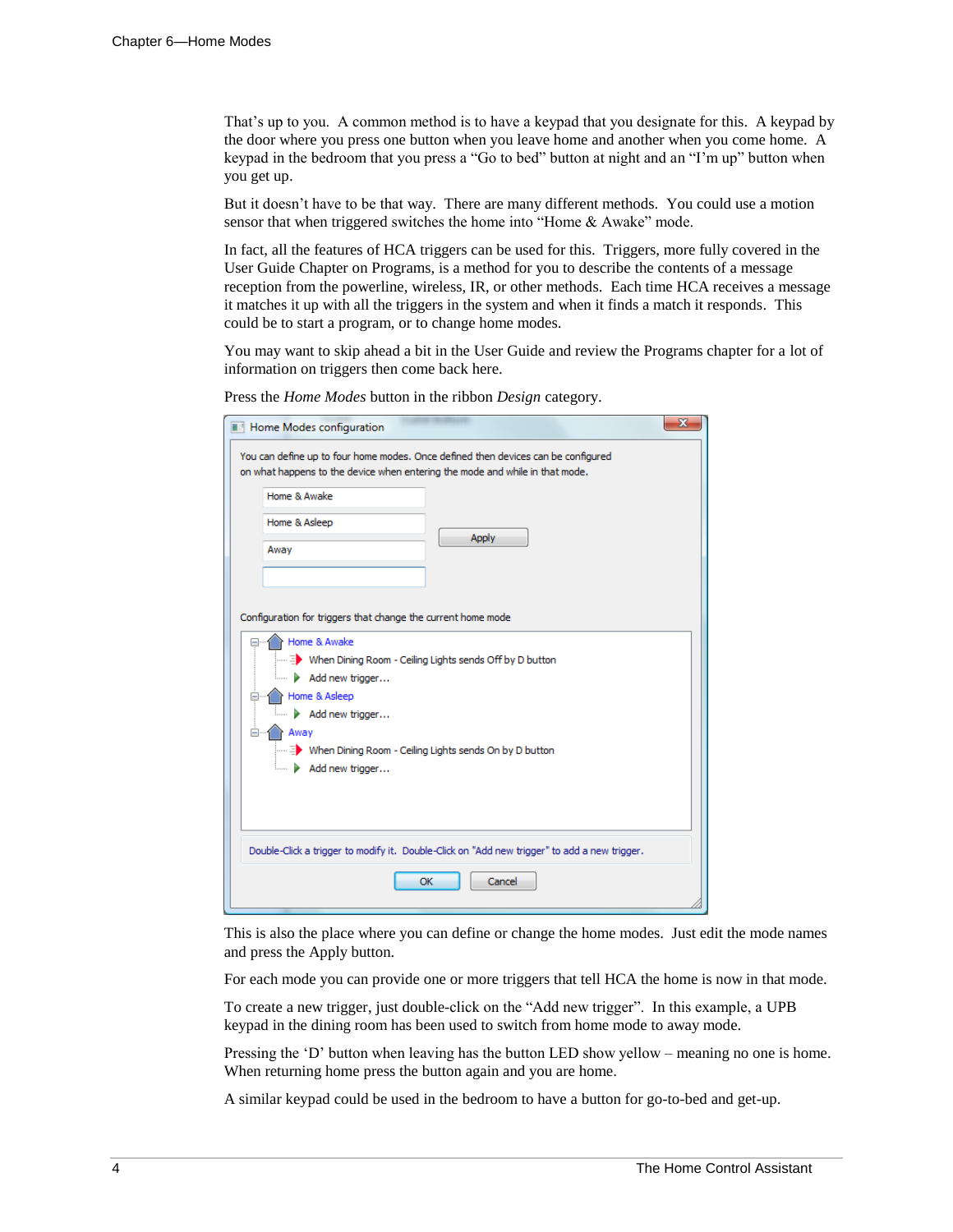What if you want to do something more complex? You can always create a program with whatever triggers you want and, in that program, perform any tests you want and use the *Set Home Mode* program element to change the mode.

For even more control there are program triggers that can be used to start a program when a specified mode is entered or left.

| Trigger |                                                                         |    |        |                   | $\mathbf{x}$ |
|---------|-------------------------------------------------------------------------|----|--------|-------------------|--------------|
|         | Trigger Type: Home Mode Change                                          | ▾  |        |                   |              |
|         |                                                                         |    |        |                   |              |
|         | Start the program on this trigger:<br>When ENTERING mode "Home & Awake" |    |        |                   |              |
|         |                                                                         |    |        |                   |              |
|         |                                                                         |    |        |                   |              |
| When    | Home & Awake                                                            |    | ᅬ      | <b>Enter Mode</b> |              |
|         |                                                                         |    |        | C Leave Mode      |              |
|         |                                                                         |    |        |                   |              |
|         |                                                                         |    |        |                   |              |
|         |                                                                         |    |        |                   |              |
|         |                                                                         |    |        |                   |              |
|         |                                                                         |    |        |                   |              |
|         |                                                                         |    |        |                   |              |
|         |                                                                         |    |        |                   |              |
|         |                                                                         |    |        |                   |              |
|         |                                                                         |    |        |                   |              |
|         |                                                                         |    |        |                   |              |
|         |                                                                         |    |        |                   |              |
|         |                                                                         |    |        |                   |              |
|         |                                                                         |    |        |                   |              |
|         |                                                                         | OK | Cancel |                   |              |

## Actions while in a mode

In the device properties tab shown above, there was a second column of configuration parameters: Response while in mode.

The purpose of this will become clearer when you review subsequent chapters of this User Guide when you read the chapters on Schedules and Programs but we will press on.

To look into these settings, let's take another example. Suppose that every day you would like some lights to come on automatically at dusk. That's easy - you create a simple schedule that controls those lights at that time. The problem is you don't want it to happen when you are not home.

There are many ways to solve this problem. One method would be to have two different schedules – one for when you are home and one for when you are away. Another method would be to have a program control the lights and, in that program, make a test if you are home or not. Then schedule the program to run every day at dusk.

With the Home Mode concept it is much simpler. All you need to is to schedule the lights to come on everyday at dusk. That's all!